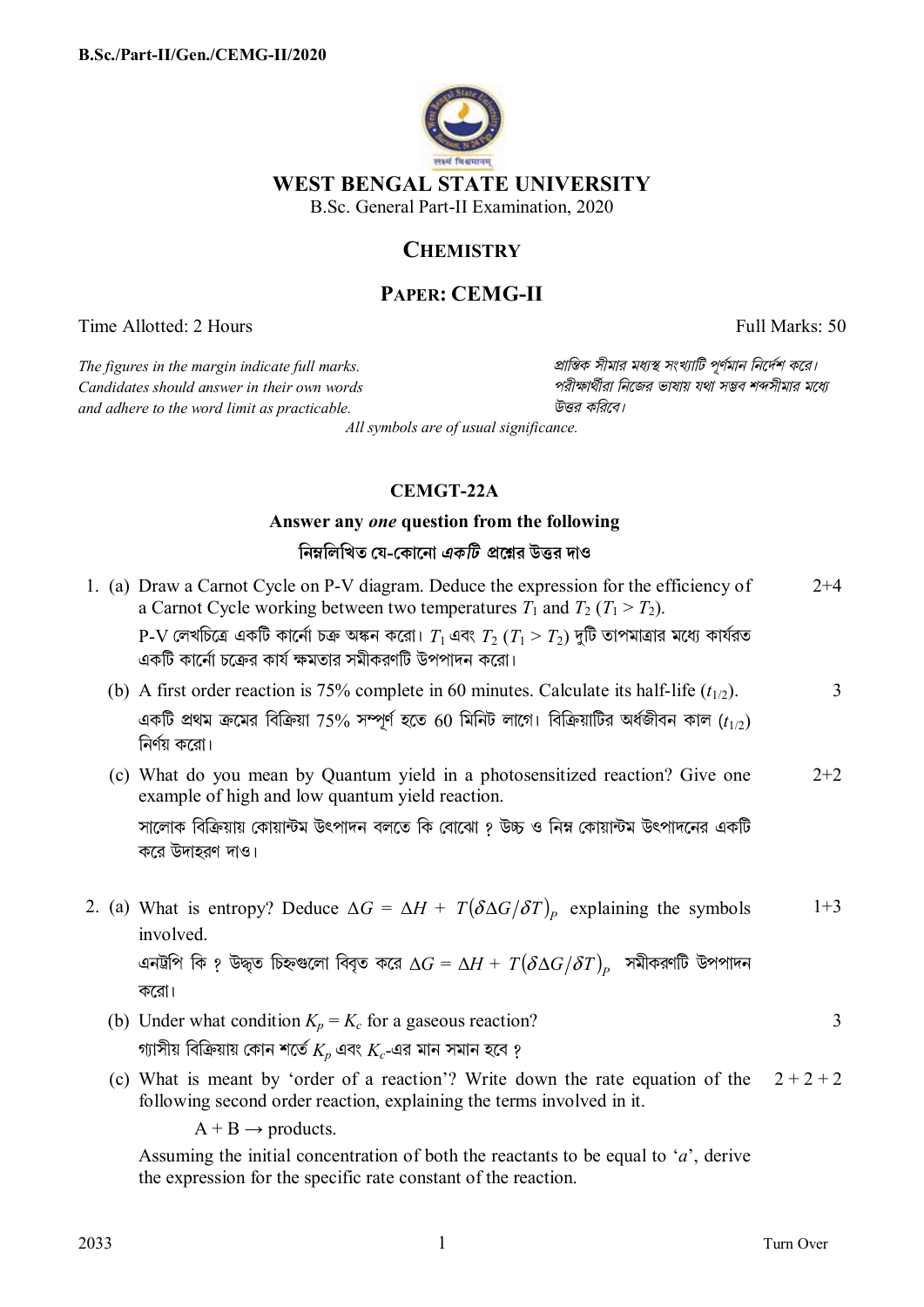#### **B.Sc./Part-II/Gen./CEMG-II/2020**

বিক্রিয়ার ক্রম বলতে কি বােঝাে ? নিচের দ্বিতীয় ক্রমের বিক্রিয়াটির হারের সমীকরণ লেখাে এবং সমীকরণে ব্যবহৃত পদগুলি ব্যাখ্যা করো।  $\rm A + B \rightarrow \,$  বিক্রিয়াজাত পদার্থ দুটি বিক্রিয়কের প্রারম্ভিক গাঢ়ত্ব *'* $a$ *'* ধরে, বিক্রিয়াটির আপেক্ষিক হার ধ্রুবক সম্পর্কটি নির্ণয় করো।

#### **CEMGT-22B**

### **Answer any** *one* **question from the following**

## **িনmিলিখত েয-েকােনা** *একিট* **pেűর উtর দাও**

|  | 3. (a) What is a buffer solution? Discuss the buffer action of a mixture of acetic acid<br>and sodium acetate.                                                                                                                                                                                                              | $1+2$            |
|--|-----------------------------------------------------------------------------------------------------------------------------------------------------------------------------------------------------------------------------------------------------------------------------------------------------------------------------|------------------|
|  | বাফার দ্রবণ বলতে কি বোঝো ? অ্যাসিটিক অ্যাসিড ও সোডিয়াম অ্যাসিটেট এর মিশ্রণের বাফার<br>ক্ষমতা বৰ্ণনা করো।                                                                                                                                                                                                                   |                  |
|  | (b) Which of the following mixtures in aqueous solution would act as a buffer<br>solution? Give reasons.                                                                                                                                                                                                                    | $1+2$            |
|  | জলীয় দ্রবণে নীচের মিশ্রণগুলির মধ্যে কোনগুলি বাফার দ্রবণ হিসাবে কাজ করে ? ব্যাখ্যা করো।                                                                                                                                                                                                                                     |                  |
|  | $(i)$ NaCl + NaOH                                                                                                                                                                                                                                                                                                           |                  |
|  | (ii) $CH_3COOH + CH_3COONa$                                                                                                                                                                                                                                                                                                 |                  |
|  | $(iii) NH4OH + NH4Cl.$                                                                                                                                                                                                                                                                                                      |                  |
|  | (c) Show that the depression of freezing point of a dilute solution is a colligative<br>property.                                                                                                                                                                                                                           | $\overline{2}$   |
|  | দেখাও যে লঘু দ্রবণের হিমাঙ্কের অবনমন একটি সংখ্যাগত ধর্ম।                                                                                                                                                                                                                                                                    |                  |
|  | (d) Describe a method of preparation of gold sol.                                                                                                                                                                                                                                                                           | $\overline{4}$   |
|  | গোল্ড সল প্রস্তুতির একটি পদ্ধতি বর্ণনা করো।                                                                                                                                                                                                                                                                                 |                  |
|  | 4. (a) At $25^{\circ}$ C and under infinite dilution the value of equivalent conductance of<br>CH <sub>3</sub> COONa, HCl and NaCl are 78.0, 384.0 and 109.0 mho cm <sup>2</sup> equiv <sup>-1</sup><br>respectively. Calculate equivalent conductance of CH <sub>3</sub> COOH at infinite dilution<br>in that temperature. | $\overline{4}$   |
|  | $25^{\circ}$ C তাপমাত্রায় $CH_3COONa$ , HCl এবং NaCl-এর অসীম লঘুতার তুল্যাংক পরিবাহিতা<br>যথাক্রমে 78.0, 384.0 এবং 109.0 mho $cm^2$ equiv <sup>-1</sup> হলে ঐ তাপমাত্রায় অসীম লঘুতার<br>CH <sub>3</sub> COOH তুল্যাংক পরিবাহিতা গণনা করো।                                                                                 |                  |
|  | (b) Explain Lewis concept of acid and base.                                                                                                                                                                                                                                                                                 | $\overline{2}$   |
|  | লুইসের তত্ত্ব অনুযায়ী অ্যাসিড ও ক্ষারকে ব্যাখ্যা করো।                                                                                                                                                                                                                                                                      |                  |
|  | (c) What is electrophoresis of colloids?                                                                                                                                                                                                                                                                                    | $\overline{2}$   |
|  | কোলয়ডীয় কণার ইলেক্টোফোরেসিস কী ?                                                                                                                                                                                                                                                                                          |                  |
|  | (d) Write notes on: (টীকা লেখোঃ)                                                                                                                                                                                                                                                                                            | $2 \times 2 = 4$ |
|  | (i) Dialysis (ঝিল্লী বিশ্লেষণ)।                                                                                                                                                                                                                                                                                             |                  |

(ii) Isoelectric point (সমতড়িৎ বিন্দু)।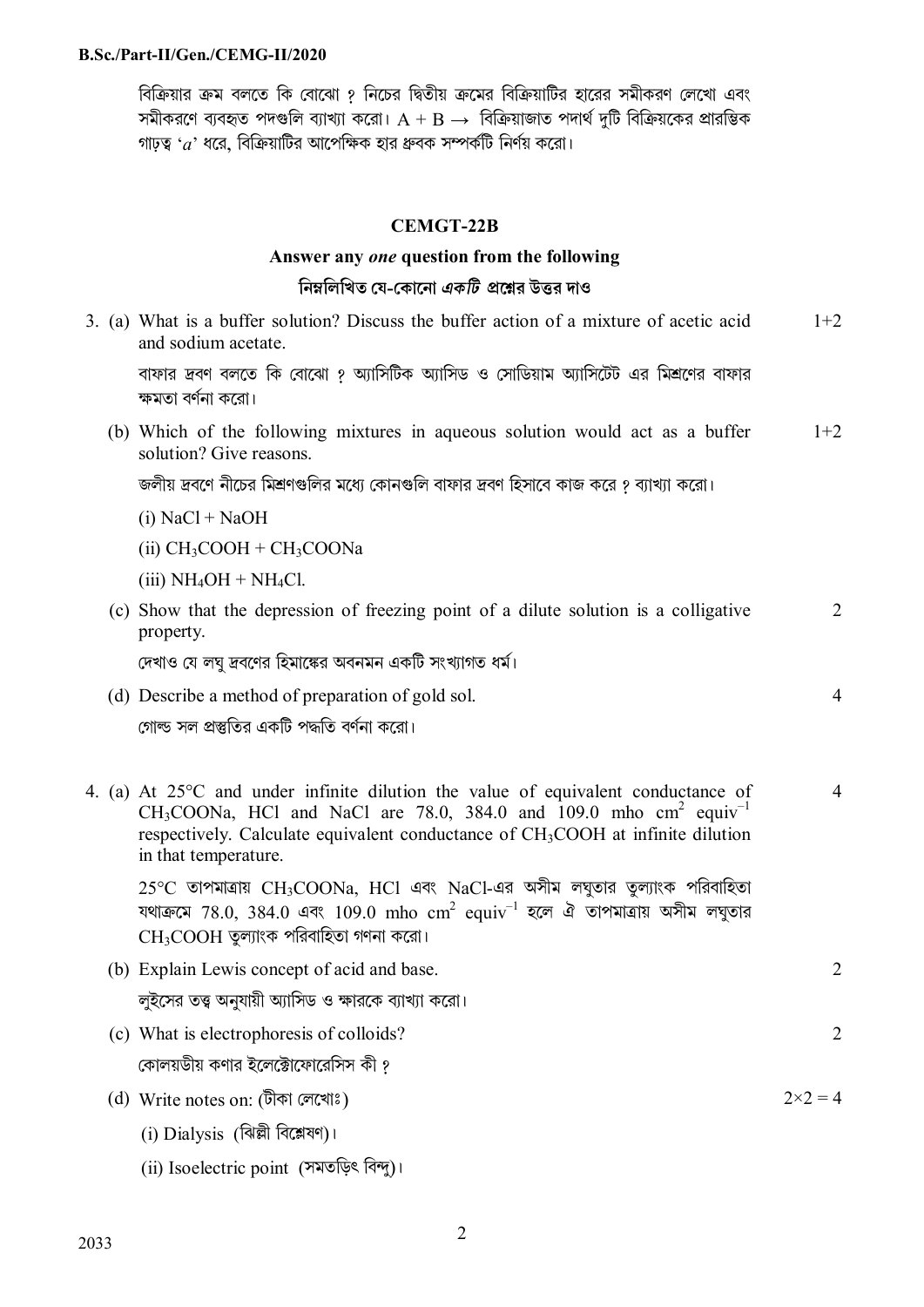### **CEMGT-22C**

### **Answer any** *one* **question from the following**

# **িনmিলিখত েয-েকােনা** *একিট* **pেűর উtর দাও**

|  | 5. (a) How can you prove by chemical reaction that a glucose molecule contains-                                 | 3              |
|--|-----------------------------------------------------------------------------------------------------------------|----------------|
|  | $(i)$ – CHO group;                                                                                              |                |
|  | $(ii)$ five $-OH$ group                                                                                         |                |
|  | রাসায়নিক বিক্রিয়ার দ্বারা কি ভাবে প্রমাণ হবে যে একটি গ্লুকোজ অণুতে                                            |                |
|  | $(i)$ – CHO group                                                                                               |                |
|  | (ii) পাঁচটি $-OH$ group বৰ্তমান ?                                                                               |                |
|  | (b) Write short notes on the following:                                                                         | 5              |
|  | নিম্নলিখিত বিষয়গুলির উপর টীকা লেখোঃ                                                                            |                |
|  | (i) Benzoin Condensation (বেনজয়িন ঘনীভবন)                                                                      |                |
|  | (ii) AAC2 mechanism of Ester hydrolysis. (এস্টারের আর্দ্রবিশ্লেষণে AAC2 বিক্রিয়া<br>কৌশল।)                     |                |
|  | (c) How would you carry out the following conversions (any $two$ )?                                             | 5              |
|  | নিচের পরিবর্তনগুলি কিভাবে করবে ? ( যে-কোনো দুটি)                                                                |                |
|  | Aniline $\rightarrow$ Phenyl hydrazine<br>(i)                                                                   |                |
|  | আানিলীন $\rightarrow$ ফিনাইল হাইড্ৰাজিন                                                                         |                |
|  | (ii) Acetanilide $\rightarrow$ Ethylamine                                                                       |                |
|  | আসিটানিলাইড $\longrightarrow$ ইথাইল আমিন                                                                        |                |
|  | (iii) <i>p</i> -nitrotoluene $\rightarrow$ Toluene                                                              |                |
|  | প্যারা-নাইট্রোটলুইন → টলুইন                                                                                     |                |
|  | 6. (a) Explain: Trimethyl acetal dehyde responses in Cannizzaro reaction but not<br>acetaldehyde.               | 3              |
|  | ট্রাইমিথাইল অ্যাসিটালডহাইড ক্যান্নিজারো বিক্রিয়ায় সাড়া দেয় কিন্তু অ্যাসিটালডহাইড দেয় না –<br>ব্যাখ্যা করো। |                |
|  | (b) Why do glucose and fructose produce identical osazone?                                                      | 3              |
|  | গ্লুকোজ ও ফ্রস্টোজ একই ওসাজোন গঠন করে কেন ?                                                                     |                |
|  | (c) Write short notes on the following (any $two$ ):                                                            | 5              |
|  | নিম্নলিখিত বিষয়গুলির উপর টীকা লেখোঃ (যে-কোনো দুটি)                                                             |                |
|  | (i) Claisen rearrangement (ক্লেইজেন পুণর্বিন্যাস)।                                                              |                |
|  | (ii) Hofmann degradation (হফম্যান অবনমন)                                                                        |                |
|  | (iii) Strecker synthesis (স্ট্রেকার সংশ্লেষণ)                                                                   |                |
|  | (d) Write the name, formula and Zwitter ion structure of an amino acid.                                         | $\overline{2}$ |
|  | একটি অ্যামিনো অ্যাসিডের নাম, সঙ্কেত ও জুইটার আয়ন গঠন লেখো।                                                     |                |
|  |                                                                                                                 |                |